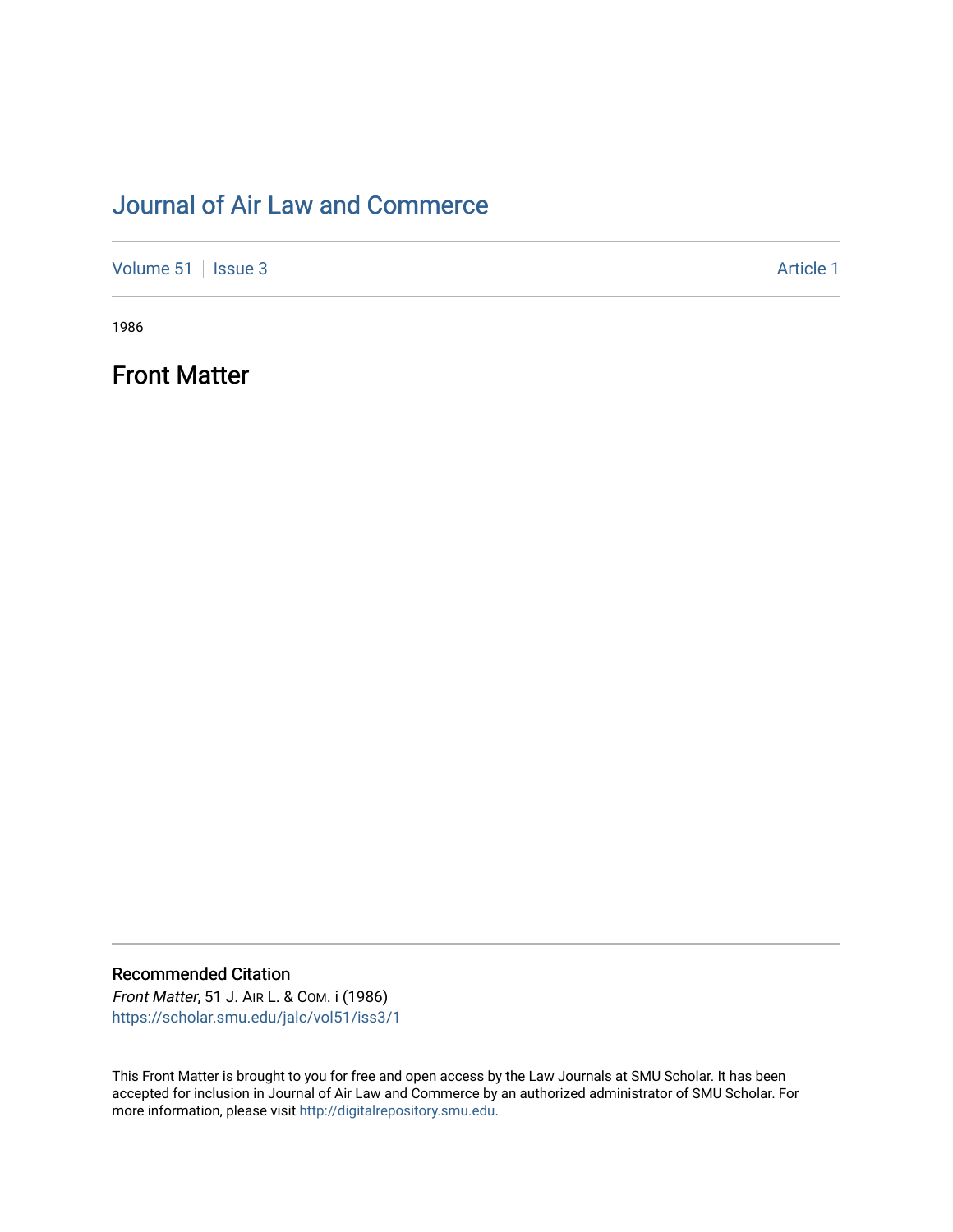## The Journal of Air Law and Commerce

 $\equiv$ 

| NUMBER 3<br>SPRING 1986<br>VOLUME 51 |
|--------------------------------------|
|--------------------------------------|

## TABLE OF **CONTENTS**

| CONTROLLING THE GROWTH OF<br>PUNITIVE DAMAGES IN PRODUCTS                                                                                                                                                                                                                                                                                                  |       |
|------------------------------------------------------------------------------------------------------------------------------------------------------------------------------------------------------------------------------------------------------------------------------------------------------------------------------------------------------------|-------|
| LIABILITY CASES  Richard Allen 567                                                                                                                                                                                                                                                                                                                         |       |
| <b>ACCIDENT COMPENSATION FOR</b><br><b>AIRLINE PASSENGERS: AN ECONOMIC</b><br><b>ANALYSIS OF LIABILITY RULES UNDER</b><br>THE WARSAW CONVENTION  P. Jacobs<br><b>B.F.</b> Kiker                                                                                                                                                                            | - 589 |
| <b>AIRLINE INDEMNITY AGREEMENTS:</b>                                                                                                                                                                                                                                                                                                                       |       |
| <b>WILL THE CONTRACTS SHIFT</b><br>YOUR RISKS? Stephen C. Kenney                                                                                                                                                                                                                                                                                           | 613   |
| <b>CASENOTES AND STATUTE NOTES</b>                                                                                                                                                                                                                                                                                                                         |       |
| <b>CONSTITUTIONAL LAW-ATTORNEY ADVERTIS-</b><br>ING-TARGETED MAILINGS-A blanket prohibition<br>of direct mail solicitations to targeted accident<br>victims violates an attorney's right of expression<br>under the first and fourteenth amendments of<br>the United States Constitution. In re Von Wiegen,<br>63 N.Y.2d 163, 470 N.E.2d 838, 481 N.Y.S.2d |       |
| CIVIL RIGHTS-AGE DISCRIMINATION-Employers<br>may not extend to their employee's employment<br>privileges which are denied to any employees on<br>the basis of age. Trans World Airlines, Inc. v.<br>Thurston, 105 S. Ct. 613                                                                                                                               |       |
|                                                                                                                                                                                                                                                                                                                                                            |       |